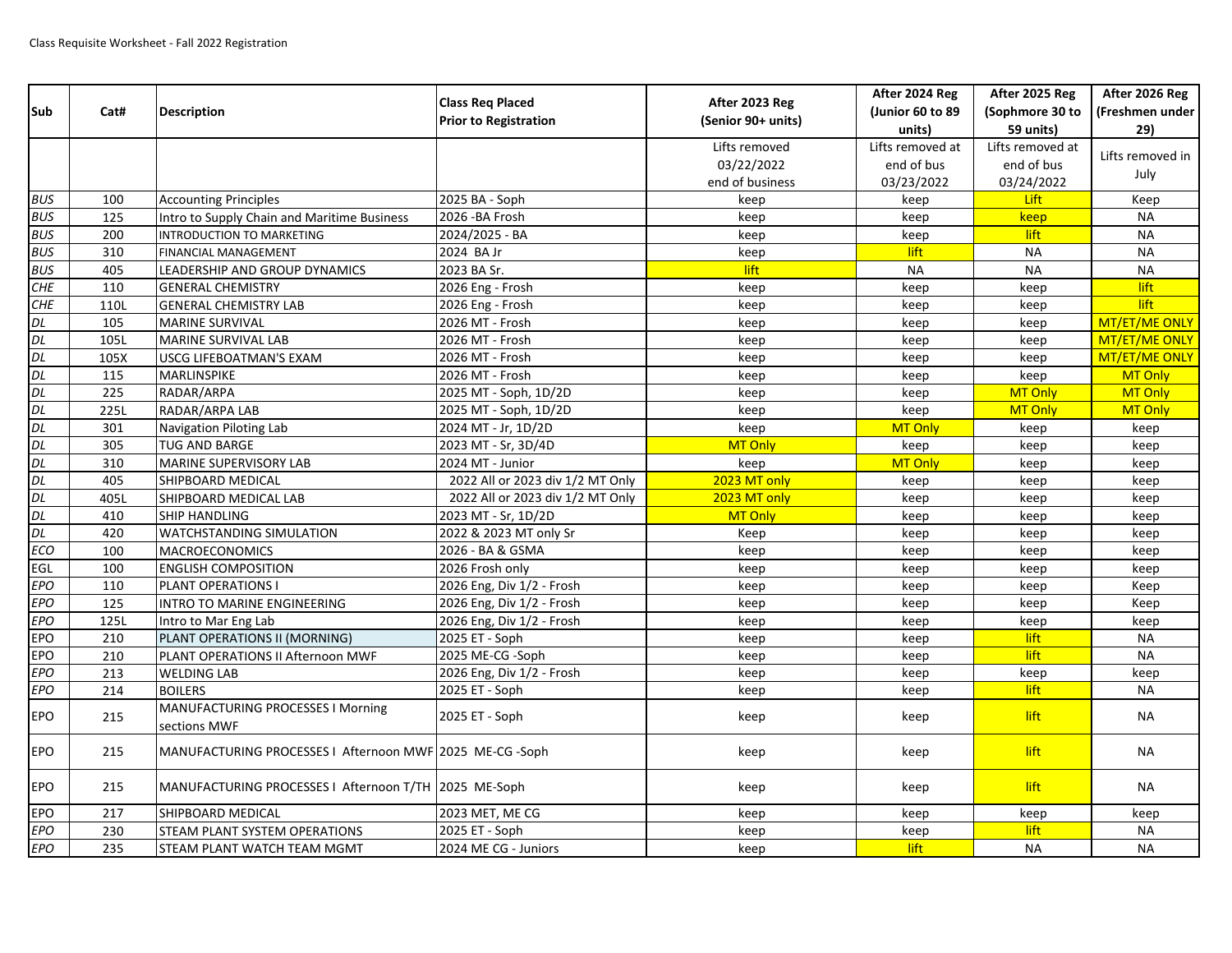| Sub        | Cat# | <b>Description</b>                      | <b>Class Req Placed</b><br><b>Prior to Registration</b> | After 2023 Reg<br>(Senior 90+ units) | After 2024 Reg      | After 2025 Reg  | After 2026 Reg   |
|------------|------|-----------------------------------------|---------------------------------------------------------|--------------------------------------|---------------------|-----------------|------------------|
|            |      |                                         |                                                         |                                      | (Junior 60 to 89    | (Sophmore 30 to | (Freshmen under  |
|            |      |                                         |                                                         |                                      | units)              | 59 units)       | 29)              |
| <b>EPO</b> | 312  | <b>TURBINES</b>                         | 2024 ME CG - Juniors                                    | keep                                 | lift                | <b>NA</b>       | <b>NA</b>        |
| <b>EPO</b> | 319  | <b>FACILITIES ENGR DIAGNOS. LAB</b>     | 2024 FET                                                | keep                                 | lift                | <b>NA</b>       | <b>NA</b>        |
| EPO        | 322  | <b>DIESEL ENGR II/SIMULATOR</b>         | 2024 ME-CG Junior                                       | keep                                 | lift                | <b>NA</b>       | <b>NA</b>        |
| <b>EPO</b> | 322L | DIESEL ENGR II/SIMULATOR LAB            | 2024 ME-CG Junior                                       | keep                                 | lift                | <b>NA</b>       | <b>NA</b>        |
| ET         | 110  | INTRO TO ENGINEERING TECH               | 2026 ET - Frosh                                         | keep                                 | keep                | keep            | keep             |
| ET         | 230L | <b>PROPERTIES OF MATERIALS Lab</b>      | 2024 ET - Junior                                        | keep                                 | lift                | <b>NA</b>       | <b>NA</b>        |
| <b>ET</b>  | 250  | <b>ELECTRICAL CIRCUITS</b>              | 2024 ET - Junior                                        | keep                                 | lift                | <b>NA</b>       | <b>NA</b>        |
| <b>ET</b>  | 250L | <b>ELECTRICAL CIRCUITS LAB</b>          | 2024 ET - Junior                                        | keep                                 | lift                | <b>NA</b>       | <b>NA</b>        |
| $E$ T      | 330  | <b>DYNAMICS</b>                         | 2024 ET - Junior                                        | keep                                 | lift                | <b>NA</b>       | <b>NA</b>        |
| ET         | 332  | <b>STRENGTH OF MATERIALS</b>            | 2024 ET - Junior                                        | keep                                 | lift                | <b>NA</b>       | <b>NA</b>        |
| <b>ET</b>  | 344  | <b>THERMODYNAMICS</b>                   | 2024 ET - Junior                                        | keep                                 | lift                | <b>NA</b>       | <b>NA</b>        |
| <b>ET</b>  | 350  | ELECTRICAL MACHINERY                    | 2023 ET - Senior                                        | lift                                 | <b>NA</b>           | <b>NA</b>       | <b>NA</b>        |
| ET         | 350L | ELECTRICAL MACHINERY LAB                | 2023 ET - Senior                                        | lift                                 | <b>NA</b>           | <b>NA</b>       | <b>NA</b>        |
| EΤ         | 400  | <b>INST &amp; MEASURE SYS</b>           | 2023 ET - Senior                                        | lift                                 | <b>NA</b>           | <b>NA</b>       | <b>NA</b>        |
| <b>ET</b>  | 400L | <b>INST &amp; MEASURE SYS LAB</b>       | 2023 ET - Senior                                        | lift                                 | <b>NA</b>           | <b>NA</b>       | <b>NA</b>        |
| FF         | 100  | <b>Basic Maine Firefighting</b>         | 2026 MT/ET/ENG div 3/4 - Frosh                          | keep                                 | keep                | lift            | lift             |
| GMA        | 105  | <b>OCEAN POLITICS</b>                   | 2026 GSMA Frosh                                         | keep                                 | keep                | <b>NA</b>       | lift             |
| GOV        | 200  | American Government Sections 1 & 2      | 2026 MT Frosh                                           | keep                                 | keep                | keep            | lift             |
| <b>HUM</b> | 400  | <b>ETHICS</b>                           | 2023 MT - Senior                                        | lift                                 | <b>NA</b>           | <b>NA</b>       | <b>NA</b>        |
| LAW        | 100  | <b>BUSINESS LAW - Section 1</b>         | 2024, BA only                                           | keep                                 | lift                | <b>NA</b>       | <b>NA</b>        |
| LIB        | 100  | <b>INFORMATION FLUENCY</b>              | 2026 GSMA Frosh                                         | keep                                 | keep                | keep            | <b>GSMA ONLY</b> |
| <b>MGT</b> | 205  | ORG BEHAVIOR & LABOR REL                | 2025 BA - Soph                                          | keep                                 | keep                | lift            | <b>NA</b>        |
| <b>MGT</b> | 340  | <b>GLOBAL LOGISTICS</b>                 | 2024 BA Jr                                              | keep                                 | keep                | lift            | <b>NA</b>        |
| <b>MGT</b> | 400  | <b>STRATEGIC MANAGEMENT</b>             | 2023 BA Sr.                                             | lift                                 | keep                | keep            | <b>NA</b>        |
| <b>MGT</b> | 410  | <b>QUANT MANAGERIAL METHODS</b>         | 2023 BA Sr.                                             | lift                                 | <b>BA 2024 Only</b> | <b>NA</b>       | <b>NA</b>        |
| <b>MGT</b> | 420  | <b>SUPPLY CHAIN MANAGEMENT</b>          | 2023 BA Sr.                                             | lift                                 | <b>NA</b>           | <b>NA</b>       | <b>NA</b>        |
| <b>MTH</b> | 100  | <b>COLLEGE ALGEBRA AND TRIG</b>         | 2026 Frosh only                                         | keep                                 | keep                | keep            | lift             |
| <b>MTH</b> | 210  | <b>CALCULUS I</b>                       | 2026 ME - Frosh                                         | keep                                 | keep                | keep            | lift             |
| <b>MTH</b> | 211  | <b>CALCULUS II</b>                      | 2025 ET - Soph                                          | keep                                 | keep                | lift            | <b>NA</b>        |
| NAU        | 102  | <b>NAVIGATION I</b>                     | 2025 MT - Soph                                          | keep                                 | keep                | MT Only         | keep             |
| <b>NAU</b> | 102L | <b>NAVIGATION I LAB</b>                 | 2025 MT - Soph                                          | keep                                 | keep                | MT Only         | keep             |
| <b>NAU</b> | 103  | <b>MARINE TRANSPORTATION</b>            | 2026 MT - Frosh                                         | keep                                 | keep                | keep            | MT Only          |
| NAU        | 104  | <b>SHIP SECURITY AND RESPONSIBILITY</b> | 2026 MT - Frosh                                         | keep                                 | keep                | keep            | MT/ET/ME ONLY    |
| <b>NAU</b> | 105  | <b>SHIP STRUCTURE</b>                   | 2026 MT - Frosh                                         | keep                                 | keep                | keep            | <b>MT Only</b>   |
| <b>NAU</b> | 109  | <b>INDUSTRIAL EQUIP &amp; SAFETY</b>    | 2026 MT - Frosh                                         | keep                                 | keep                | keep            | MT Only          |
| NAU        | 230  | <b>RULES OF THE ROAD</b>                | 2025 MT - Soph                                          | keep                                 | keep                | MT Only         | keep             |
| <b>NAU</b> | 302  | <b>ADVANCED NAVIGATION</b>              | 2024 MT - Junior                                        | keep                                 | MT Only             | keep            | keep             |
| <b>NAU</b> | 302L | ADVANCED NAVIGATION LAB                 | 2024 MT - Junior                                        | keep                                 | <b>MT Only</b>      | keep            | keep             |
| NAU        | 320  | <b>TANK VESSEL OPERATIONS</b>           | 2024 MT - Junior                                        | keep                                 | MT Only             | keep            | keep             |
| NAU        | 330  | <b>METEOROLOGY</b>                      | 2024 MT - Junior                                        | keep                                 | MT Only             | keep            | keep             |
| NAU        | 335  | <b>ECDIS</b>                            | 2024 MT - Jr, 3D/4D                                     | keep                                 | MT Only             | keep            | keep             |